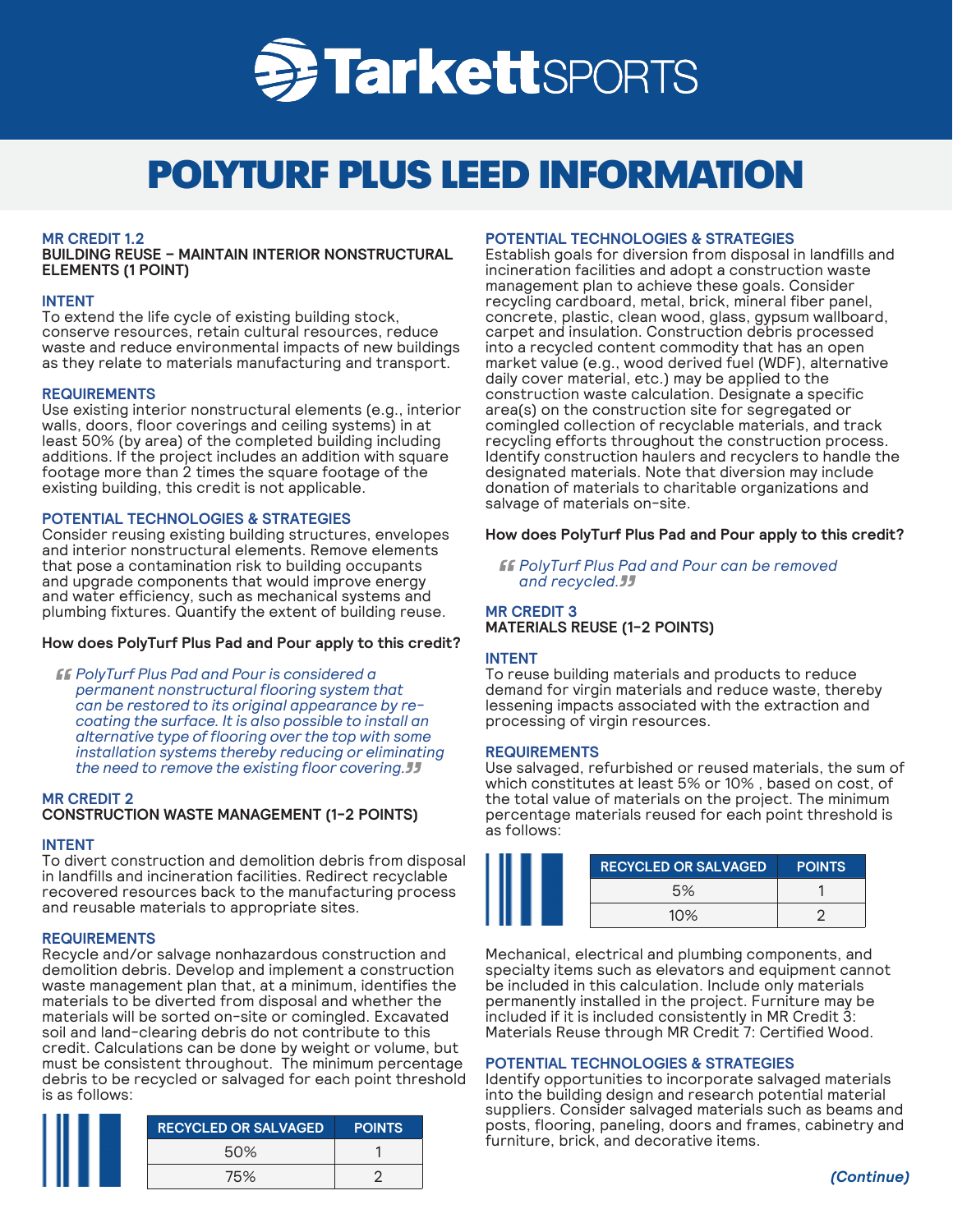# **How does PolyTurf Plus Pad and Pour apply to this credit?**

*PolyTurf Plus Pad and Pour is considered a permanent addition that can be restored to a new appearance through resurfacing..*

## **MR CREDIT 4 RECYCLED CONTENT (1-2 POINTS)**

# **INTENT**

To increase demand for building products that incorporate recycled content materials, thereby reducing impacts resulting from extraction and processing of virgin materials.

# **REQUIREMENTS**

Use materials with recycled content such that the sum of postconsumer recycled content plus 1/2 of the preconsumer content constitutes at least 10% or 20%, based on cost, of the total value of the materials in the project. The minimum percentage materials recycled for each point threshold is as follows:

| <b>RECYCLED OR SALVAGED</b> | <b>POINTS</b> |
|-----------------------------|---------------|
| 10%                         |               |
| 20%                         |               |

The recycled content value of a material assembly is determined by weight. The recycled fraction of the assembly is then multiplied by the cost of assembly to determine the recycled content value. Mechanical, electrical and plumbing components, and specialty items such as elevators cannot be included in this calculation. Include only materials permanently installed in the project. Furniture may be included if it is included consistently in MR Credit 3: Materials Reuse through MR Credit 7: Certified Wood.

# **POTENTIAL TECHNOLOGIES & STRATEGIES**

Establish a project goal for recycled content materials and identify material suppliers that can achieve this goal. During construction, ensure that the specified recycled content materials are installed. Consider a range of environmental, economic and performance attributes when selecting products and materials.

1. Recycled content is defined in accordance with the International Organization of Standards document, ISO 14021 — Environmental labels and declarations — Self-declared environmental claims (Type II environmental labeling).

2. Postconsumer material is defined as waste material generated by households or by commercial, industrial and institutional facilities in their role as end-users of the product, which can no longer be used for its intended purpose.

3. Preconsumer material is defined as material diverted from the waste stream during the manufacturing process. Re-utilization of materials (i.e., rework, regrind or scrap generated in a process and capable of being reclaimed within the same process that generated it) is excluded.

# **How does PolyTurf Plus Pad and Pour apply to this credit?**

*PolyTurf Plus Pad and Pour rubber base mats are constructed of nearly 100% post-consumer product. Specifically, recycled car tires which reduces this material from entering into a land fill or being incinerated.*

# **MR CREDIT 5 REGIONAL MATERIALS (1-2 POINTS)**

# **INTENT**

To increase demand for building materials and products that are extracted and manufactured within the region, thereby supporting the use of indigenous resources and reducing the environmental impacts resulting from transportation.

# **REQUIREMENTS**

Use building materials or products that have been extracted, harvested or recovered, as well as manufactured, within 500 miles of the project site for a minimum of 10% or 20%, based on cost, of the total materials value. If only a fraction of a product or material is extracted, harvested, or recovered and manufactured locally, then only that percentage (by weight) must contribute to the regional value. The minimum percentage regional materials for each point threshold are as follows:

| <b>RECYCLED OR SALVAGED</b> | <b>POINTS</b> |
|-----------------------------|---------------|
| 10%                         |               |
| 20%                         | ╭             |

Mechanical, electrical and plumbing components, and specialty items such as elevators and equipment must not be included in this calculation. Include only materials permanently installed in the project. Furniture may be included if it is included consistently in MR Credit 3: Materials Reuse through MR Credit 7: Certified Wood.

# **POTENTIAL TECHNOLOGIES & STRATEGIES**

Establish a project goal for locally sourced materials, and identify materials and material suppliers that can achieve this goal. During construction, ensure that the specified local materials are installed and quantify the total percentage of local materials installed. Consider a range of environmental, economic and performance attributes when selecting products and materials.

# **How does PolyTurf Plus Pad and Pour apply to this credit?**

*PolyTurf Plus Pad and Pour rubber base mat material is manufactured and extracted in Lancaster, Pennsylvania 17601.* 

# **MR CREDIT 6**

**RAPIDLY RENEWABLE MATERIALS (1 POINT)**

# **INTENT**

To reduce the use and depletion of finite raw materials and long-cycle renewable materials by replacing them with rapidly renewable materials.

# **REQUIREMENTS**

Use rapidly renewable building materials and products for 2.5% of the total value of all building materials and products used in the project, based on cost. Rapidly renewable building materials and products are made from plants that are typically harvested within a 10-year or shorter cycle.